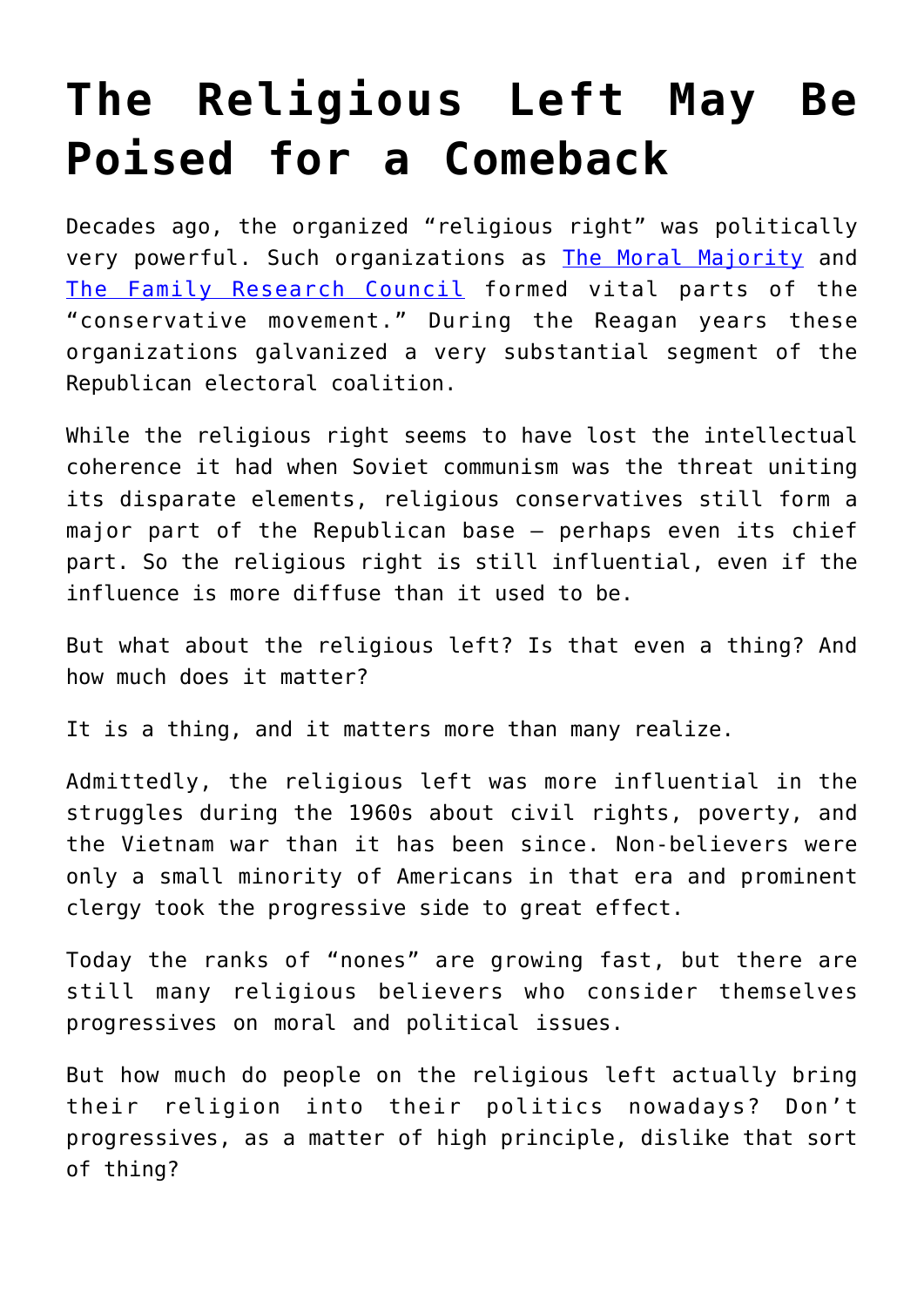Yes and no. They seem to dislike it only when they dislike the religious beliefs being invoked. When religious belief motivates or matches progressive positions, the religious left has no problem bringing it into politics.

One example of this is immigration, with Catholic Democrats such as Nancy Pelosi [citing](https://www.speaker.gov/newsroom/pelosi-statement-on-pope-francis-address-to-congress/) Pope Francis to support their position. Another example is politician Hillary Clinton, who has been quite [open](https://www.politifact.com/truth-o-meter/statements/2016/jun/24/donald-trump/what-do-we-know-about-hillary-clintons-religion-lo/) about how her religious faith has informed her politics. And as the 2020 presidential race starts heating up, Democratic hopeful Pete Buttigieg, mayor of South Bend, Indiana, has brought religion in again - much to the [approval](http://edition.pagesuite.com/popovers/dynamic_article_popover.aspx?artguid=6fcd70c7-9242-45d1-9fac-2faa529a2106&appid=1165&fbclid=IwAR13TWYz8DkSJfksK_IrDKOAKtJib22GPCdegr-8jO07f6En6BnE-7ZZmY4) of other progressives.

Buttigieg is the first and only gay candidate for the Presidency. He's legally married to another man with whom he has said he'd like to ["have a little one.](https://abcnews.go.com/Politics/2020-hopeful-pete-buttigieg-husband-planning-child/story?id=62421122&cid=social_twitter_abcnp)" (What it means to say that two men can have a child, and [the moral significance](https://www.youtube.com/watch?v=-CK_XCa7Llk) [of such an innovation,](https://www.youtube.com/watch?v=-CK_XCa7Llk) is a tricky topic for another day.) A few weeks ago, he saw fit to take [a theological shot across](https://www.cnn.com/2019/04/08/politics/pete-buttigieg-mike-pence/index.html) [the bow](https://www.cnn.com/2019/04/08/politics/pete-buttigieg-mike-pence/index.html) of Vice President Mike Pence.

"If me being gay was a choice," Buttigieg said, "it was a choice that was made far, far above my pay grade." He continued by saying, "[T]hat's the thing I wish the Mike Pences of the world would understand. That if you got a problem with who I am, your problem is not with me — your quarrel, sir, is with my creator."

Pence **[reacted](https://www.cnn.com/2019/04/10/politics/mike-pence-pete-buttigieg-know-better/index.html)** by saying that Buttigieg "knows better" than to criticize him on such a matter, and suggesting that Buttigieg was just trying to gain some "notoriety," presumably with the Democratic base.

But whether either man was right or wrong about each other's state of mind is secondary. What's important about the exchange is that it highlighted important differences in religious belief that fuel the so-called "culture war." That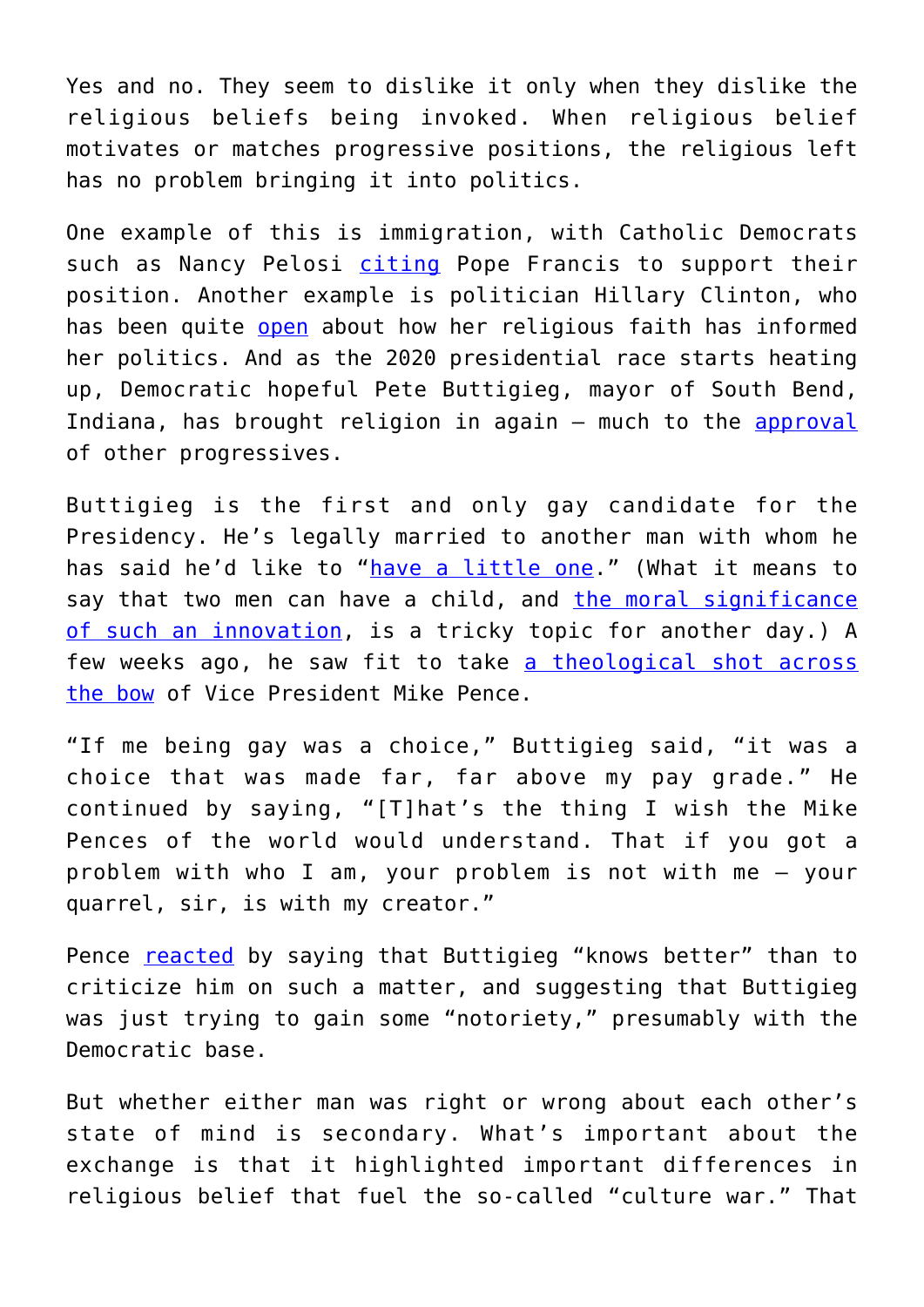war, in turn, fuels America's increasing partisan polarization.

Indeed, Buttigieg and Pence are almost-perfect examples of how religion and its role in politics have been changing in America. Both were baptized as Catholics but left that church for others: Pence for a more conservative evangelical church, Buttigieg for the liberal Episcopal Church.

Regarding homosexuality, more traditional religious believers like Pence — whether Christian, Jewish, or Muslim — believe what their respective religions have long thought: homosexuality is a disorder which, like any disorder, is permitted, but not willed, by God. As such, they argue samesex marriage is unworthy of the name, a mere *ersatz* of marriage that is offensive to God.

Progressive believers like Buttigieg, on the other hand, hold that homosexuality is a good willed by God, different from, but not inferior to, heterosexuality. Thus justice requires not just "gay rights" in general, but also "marriage equality" in particular.

Such differences, and others centering on religion, are not about to disappear. That same-sex marriage was [deemed](https://www.scotusblog.com/case-files/cases/obergefell-v-hodges/) a constitutional right by a five-four vote of the U.S. Supreme Court in 2015 no more settles theological differences about homosexuality than *Roe v. Wade* has settled differences about abortion. And that's not to mention the regular religious liberty battles that take place over contraception payments, wedding cake baking, or [employment discrimination.](https://www.cnn.com/2019/04/22/politics/supreme-court-lgbt-employee-discrimination/index.html) Religious change, and religious opposition to such change, continue to fuel the culture war, which is a very important driver of our politics.

So don't fall for the idea that only conservatives bring religion into politics. Progressives do it too. It's unavoidable, and it may even be growing.